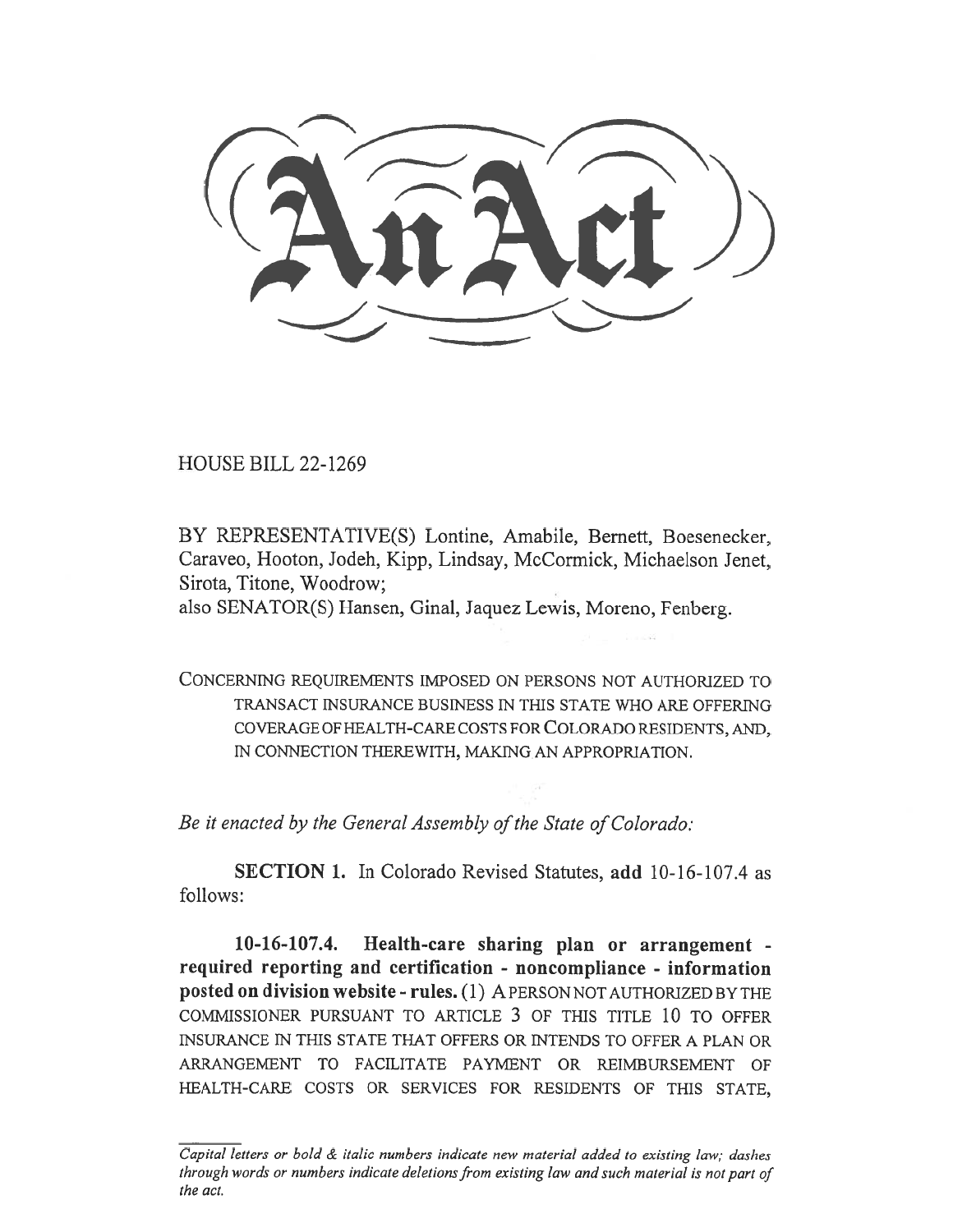REGARDLESS OF WHETHER THE PERSON IS DOMICILED IN THIS STATE OR ANOTHER STATE, SHALL SUBMIT TO THE COMMISSIONER BY OCTOBER 1, 2022, AND BY MARCH 1 EACH YEAR THEREAFTER:

(a) THE FOLLOWING INFORMATION:

(I) THE TOTAL NUMBER OF INDIVIDUALS AND HOUSEHOLDS THAT PARTICIPATED IN THE PLAN OR ARRANGEMENT IN THIS STATE IN THE IMMEDIATELY PRECEDING CALENDAR YEAR;

(II) THE TOTAL NUMBER OF EMPLOYER GROUPS THAT PARTICIPATED IN THE PLAN OR ARRANGEMENT IN THIS STATE IN THE IMMEDIATELY PRECEDING CALENDAR YEAR, SPECIFYING THE TOTAL NUMBER OF PARTICIPATING INDIVIDUALS IN EACH PARTICIPATING EMPLOYER GROUP;

(III) IF THE PERSON OFFERS A PLAN OR ARRANGEMENT IN OTHER STATES, THE TOTAL NUMBER OF PARTICIPANTS IN THE PLAN OR ARRANGEMENT NATIONALLY;

(IV) ANY CONTRACTS THE PERSON HAS ENTERED INTO WITH PROVIDERS IN THIS STATE THAT PROVIDE HEALTH-CARE SERVICES TO PLAN OR ARRANGEMENT PARTICIPANTS;

(V) THE TOTAL AMOUNT OF FEES, DUES, OR OTHER PAYMENTS COLLECTED BY THE PERSON IN THE IMMEDIATELY PRECEDING CALENDAR YEAR FROM INDIVIDUALS, EMPLOYER GROUPS, OR OTHERS WHO PARTICIPATED IN THE PLAN OR ARRANGEMENT IN THIS STATE, SPECIFYING THE PERCENTAGE OF FEES, DUES, OR OTHER PAYMENTS RETAINED BY THE PERSON FOR ADMINISTRATIVE EXPENSES;

(VI) THE TOTAL DOLLAR AMOUNT OF REQUESTS FOR REIMBURSEMENT OF HEALTH-CARE COSTS OR SERVICES SUBMITTED IN THIS STATE IN THE IMMEDIATELY PRECEDING CALENDAR YEAR BY PARTICIPANTS IN THE PLAN OR ARRANGEMENT OR PROVIDERS THAT PROVIDED HEALTH-CARE SERVICES TO PLAN OR ARRANGEMENT PARTICIPANTS;

(VII) THE TOTAL DOLLAR AMOUNT OF REQUESTS FOR REIMBURSEMENT OF HEALTH-CARE COSTS OR SERVICES THAT WERE SUBMITTED IN THIS STATE AND WERE DETERMINED TO QUALIFY FOR REIMBURSEMENT UNDER THE PLAN OR ARRANGEMENT IN THE IMMEDIATELY

PAGE 2-HOUSE BILL 22-1269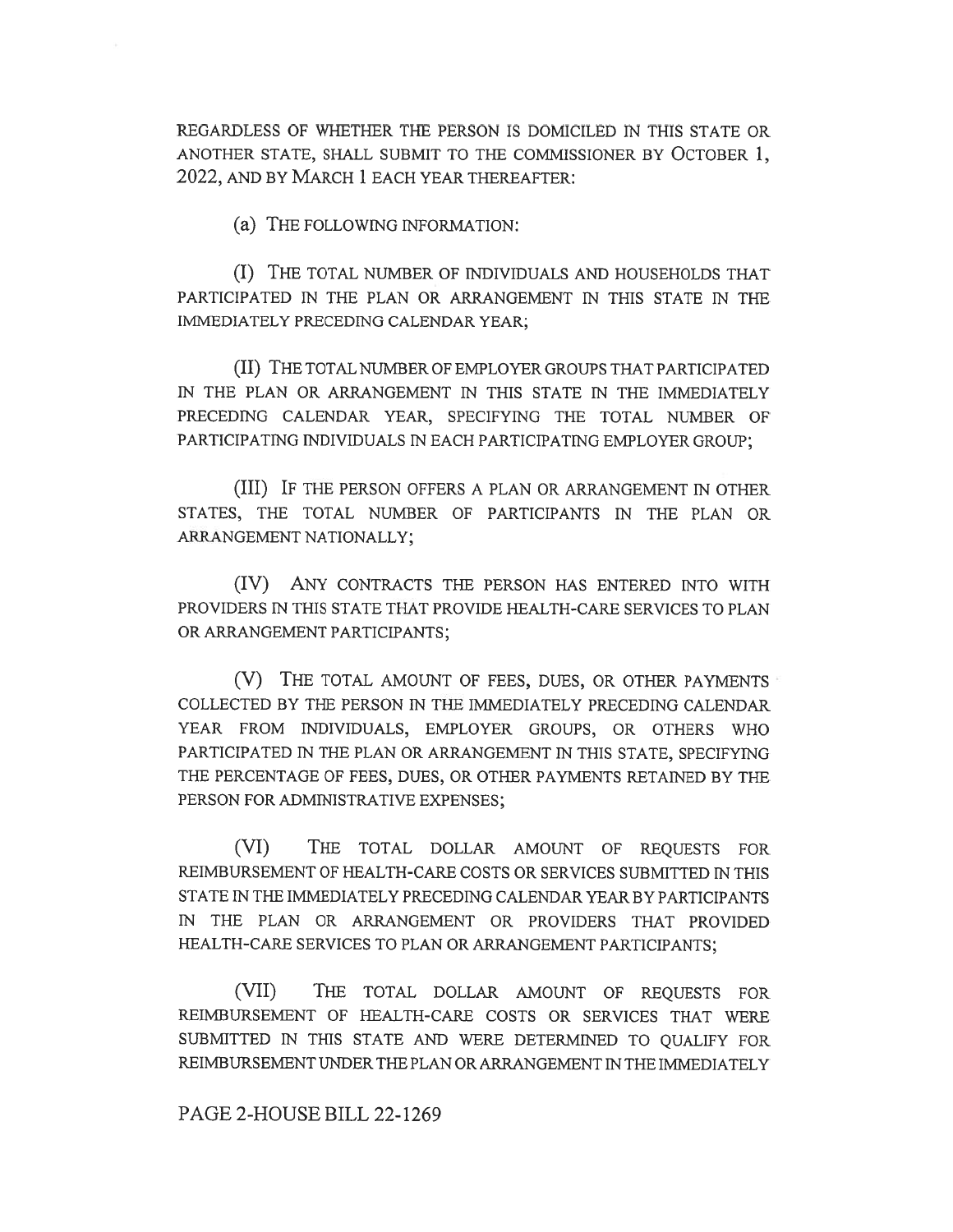## PRECEDING CALENDAR YEAR;

(VIII) THE TOTAL AMOUNT OF PAYMENTS MADE TO PROVIDERS IN THIS STATE IN THE IMMEDIATELY PRECEDING CALENDAR YEAR FOR HEALTH-CARE SERVICES PROVIDED TO OR RECEIVED BY A PLAN OR ARRANGEMENT PARTICIPANT;

(IX) THE TOTAL AMOUNT OF REIMBURSEMENTS MADE TO PLAN OR ARRANGEMENT PARTICIPANTS IN THIS STATE IN THE IMMEDIATELY PRECEDING CALENDAR YEAR FOR HEALTH-CARE SERVICES PROVIDED TO OR RECEIVED BY A PLAN OR ARRANGEMENT PARTICIPANT;

(X) THE TOTAL NUMBER OF REQUESTS FOR REIMBURSEMENT OF HEALTH-CARE COSTS OR SERVICES SUBMITTED IN THIS STATE IN THE IMMEDIATELY PRECEDING CALENDAR YEAR THAT WERE DENIED, EXPRESSED AS A PERCENTAGE OF TOTAL REIMBURSEMENT REQUESTS SUBMITTED IN THAT CALENDAR YEAR, AND THE TOTAL NUMBER OF REIMBURSEMENT REQUEST DENIALS THAT WERE APPEALED;

(XI) THE TOTAL AMOUNT OF HEALTH-CARE EXPENSES SUBMITTED IN THIS STATE BY PLAN OR ARRANGEMENT PARTICIPANTS OR PROVIDERS IN THE IMMEDIATELY PRECEDING CALENDAR YEAR THAT QUALIFY FOR REIMBURSEMENT PURSUANT TO THE PLAN OR ARRANGEMENT CRITERIA BUT THAT, AS OF THE END OF THAT CALENDAR YEAR, HAVE NOT BEEN REIMBURSED, EXCLUDING ANY AMOUNTS THAT THE PLAN OR ARRANGEMENT PARTICIPANTS INCURRING THE HEALTH-CARE COSTS MUST PAY BEFORE RECEIVING REIMBURSEMENT UNDER THE PLAN OR ARRANGEMENT;

(XII) THE ESTIMATED NUMBER OF PLAN OR ARRANGEMENT PARTICIPANTS THE PERSON IS ANTICIPATING IN THIS STATE IN THE NEXT CALENDAR YEAR, SPECIFYING THE ESTIMATED NUMBER OF INDIVIDUALS, HOUSEHOLDS, EMPLOYER GROUPS, AND EMPLOYEES;

(XIII) THE SPECIFIC COUNTIES IN THIS STATE IN WHICH THE PERSON:

(A) OFFERED A PLAN OR ARRANGEMENT IN THE IMMEDIATELY PRECEDING CALENDAR YEAR; AND

(B) INTENDS TO OFFER A PLAN OR ARRANGEMENT IN THE NEXT CALENDAR YEAR;

PAGE 3-HOUSE BILL 22-1269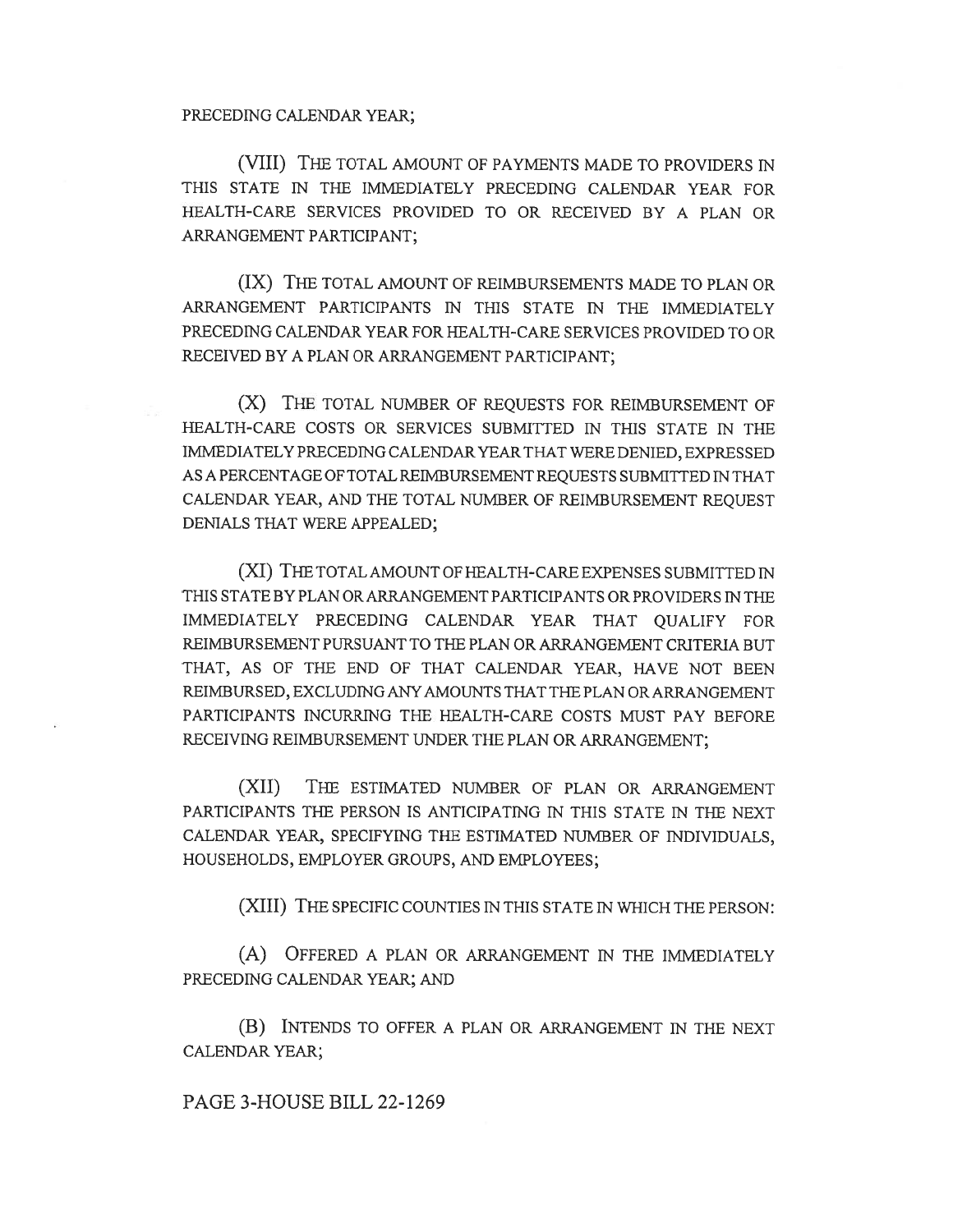(XIV) OTHER STATES IN WHICH THE PERSON OFFERS A PLAN OR ARRANGEMENT;

(XV) A LIST OF ANY THIRD PARTIES, OTHER THAN A PRODUCER, THAT ARE ASSOCIATED WITH OR ASSIST THE PERSON IN OFFERING OR ENROLLING PARTICIPANTS IN THIS STATE IN THE PLAN OR ARRANGEMENT, COPIES OF ANY TRAINING MATERIALS PROVIDED TO A THIRD PARTY, AND A DETAILED ACCOUNTING OF ANY COMMISSIONS OR OTHER FEES OR REMUNERATION PAID TO A THIRD PARTY IN THE IMMEDIATELY PRECEDING CALENDAR YEAR FOR:

(A) MARKETING, PROMOTING, OR ENROLLING PARTICIPANTS IN A PLAN OR ARRANGEMENT OFFERED BY THE PERSON IN THIS STATE; OR

(B) OPERATING, MANAGING, OR ADMINISTERING A PLAN OR ARRANGEMENT OFFERED BY THE PERSON IN THIS STATE;

(XVI) THE TOTAL NUMBER OF PRODUCERS THAT ARE ASSOCIATED WITH OR ASSIST THE PERSON IN OFFERING OR ENROLLING PARTICIPANTS IN THIS STATE IN THE PLAN OR ARRANGEMENT, THE TOTAL NUMBER OF PARTICIPANTS ENROLLED IN THE PLAN OR ARRANGEMENT THROUGH A PRODUCER, COPIES OF ANY TRAINING MATERIALS PROVIDED TO A PRODUCER, AND A DETAILED ACCOUNTING OF ANY COMMISSIONS OR OTHER FEES OR REMUNERATION PAID TO A PRODUCER IN THE IMMEDIATELY PRECEDING CALENDAR YEAR FOR MARKETING, PROMOTING, OR ENROLLING PARTICIPANTS IN A PLAN OR ARRANGEMENT OFFERED BY THE PERSON IN THIS STATE;

(XVII) COPIES OF ANY CONSUMER-FACING AND MARKETING MATERIALS USED IN THIS STATE IN PROMOTING THE PERSON'S PLAN OR ARRANGEMENT, INCLUDING PLAN OR ARRANGEMENT AND BENEFIT DESCRIPTIONS AND OTHER MATERIALS THAT EXPLAIN THE PLAN OR ARRANGEMENT;

(XVIII) THE NAME, MAILING ADDRESS, E-MAIL ADDRESS, AND TELEPHONE NUMBER OF AN INDIVIDUAL SERVING AS A CONTACT PERSON FOR THE PERSON IN THIS STATE;

(XIX) A LIST OF ANY PARENT COMPANIES, SUBSIDIARIES, AND OTHER NAMES THAT THE PERSON HAS OPERATED UNDER AT ANY TIME WITHIN THE IMMEDIATELY PRECEDING FIVE CALENDAR YEARS; AND

PAGE 4-HOUSE BILL 22-1269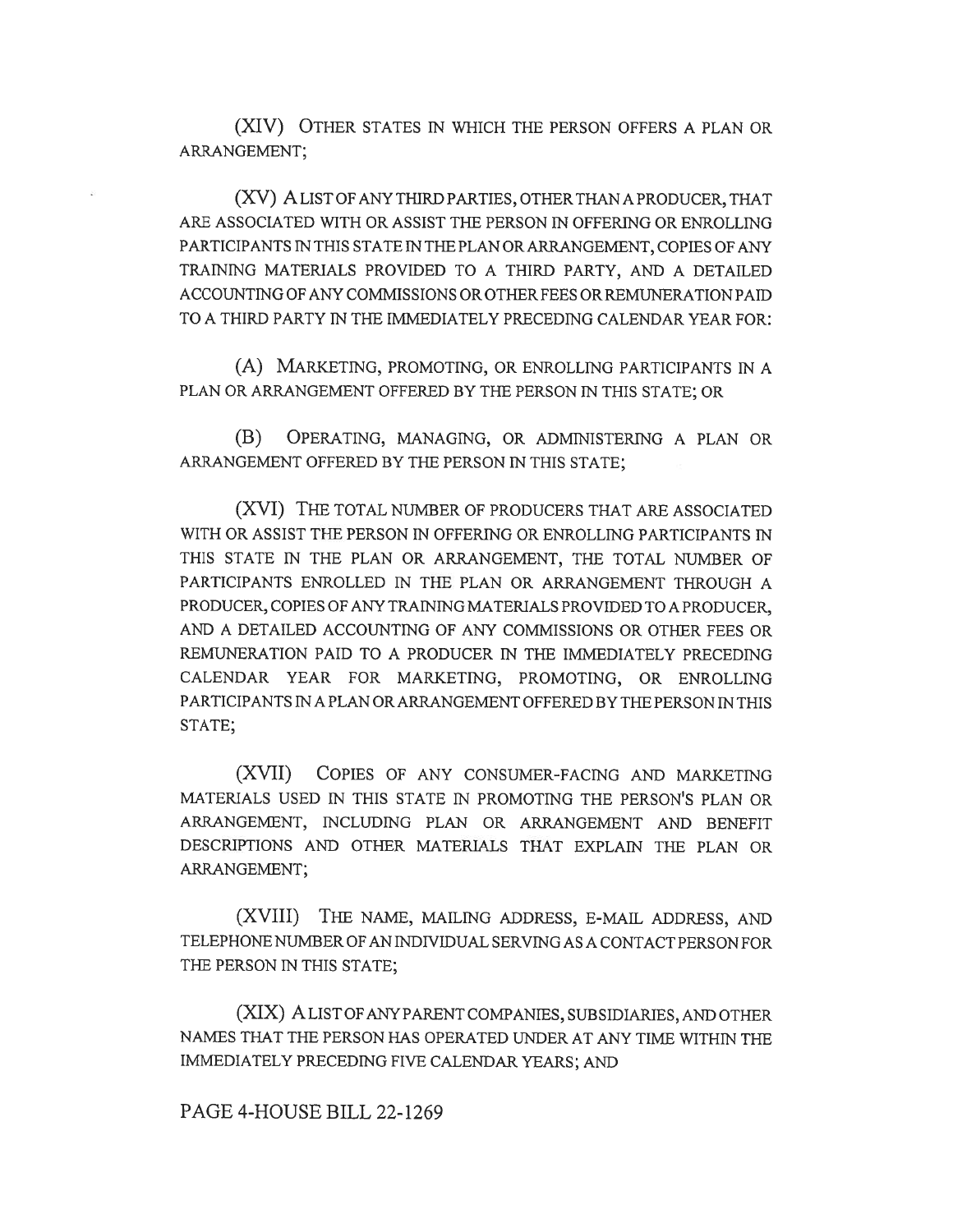(XX) AN ORGANIZATIONAL CHART FOR THE PERSON AND A LIST OF THE OFFICERS AND DIRECTORS OF THE PERSON;

(b) A CERTIFICATION BY AN OFFICER OF THE PERSON THAT, TO THE BEST OF THE PERSON'S GOOD-FAITH KNOWLEDGE AND BELIEF, THE INFORMATION SUBMITTED IS ACCURATE AND SATISFIES THE REQUIREMENTS OF THIS SUBSECTION (1).

(2) (a) IF THE PERSON SUBJECT TO THE REQUIREMENTS OF SUBSECTION (1) OF THIS SECTION FAILS TO SUBMIT THE INFORMATION OR CERTIFICATION REQUIRED BY SAID SUBSECTION, THE SUBMISSION IS INCOMPLETE. THE COMMISSIONER SHALL MAKE A DETERMINATION OF COMPLETENESS NO LATER THAN FORTY-FIVE DAYS AFTER THE SUBMISSION. IF THE COMMISSIONER HAS NOT INFORMED THE PERSON OF ANY DEFICIENCIES IN THE SUBMISSION WITHIN FORTY-FIVE DAYS AFTER RECEIVING THE SUBMISSION, THE SUBMISSION IS CONSIDERED COMPLETE.

(b) (I) IF THE COMMISSIONER DETERMINES THAT A PERSON FAILS TO COMPLY WITH THE REQUIREMENTS OF SUBSECTION (1) OF THIS SECTION, THE COMMISSIONER SHALL:

(A) NOTIFY THE PERSON THAT THE SUBMISSION IS INCOMPLETE AND ENUMERATE IN THE NOTIFICATION EACH DEFICIENCY FOUND IN THE PERSON'S SUBMISSION; AND

(B) ALLOW THE PERSON THIRTY DAYS AFTER NOTICE OF THE INCOMPLETE SUBMISSION TO REMEDY THE DEFICIENCY FOUND IN THE SUBMISSION.

(II) IF THE PERSON DOES NOT REMEDY THE DEFICIENCY WITHIN THE THIRTY-DAY PERIOD, THE COMMISSIONER MAY LEVY A FINE NOT TO EXCEED FIVE THOUSAND DOLLARS PER DAY.

(III) IF THE PERSON DOES NOT REMEDY THE DEFICIENCY OR DEFICIENCIES WITHIN THIRTY DAYS AFTER THE INITIAL FINE IS LEVIED, THE COMMISSIONER MAY ISSUE A CEASE-AND-DESIST ORDER IN ACCORDANCE WITH SECTION 10-3-904.5.

(3) ON OR BEFORE APRIL 1, 2023, AND ON OR BEFORE EACH

PAGE 5-HOUSE BILL 22-1269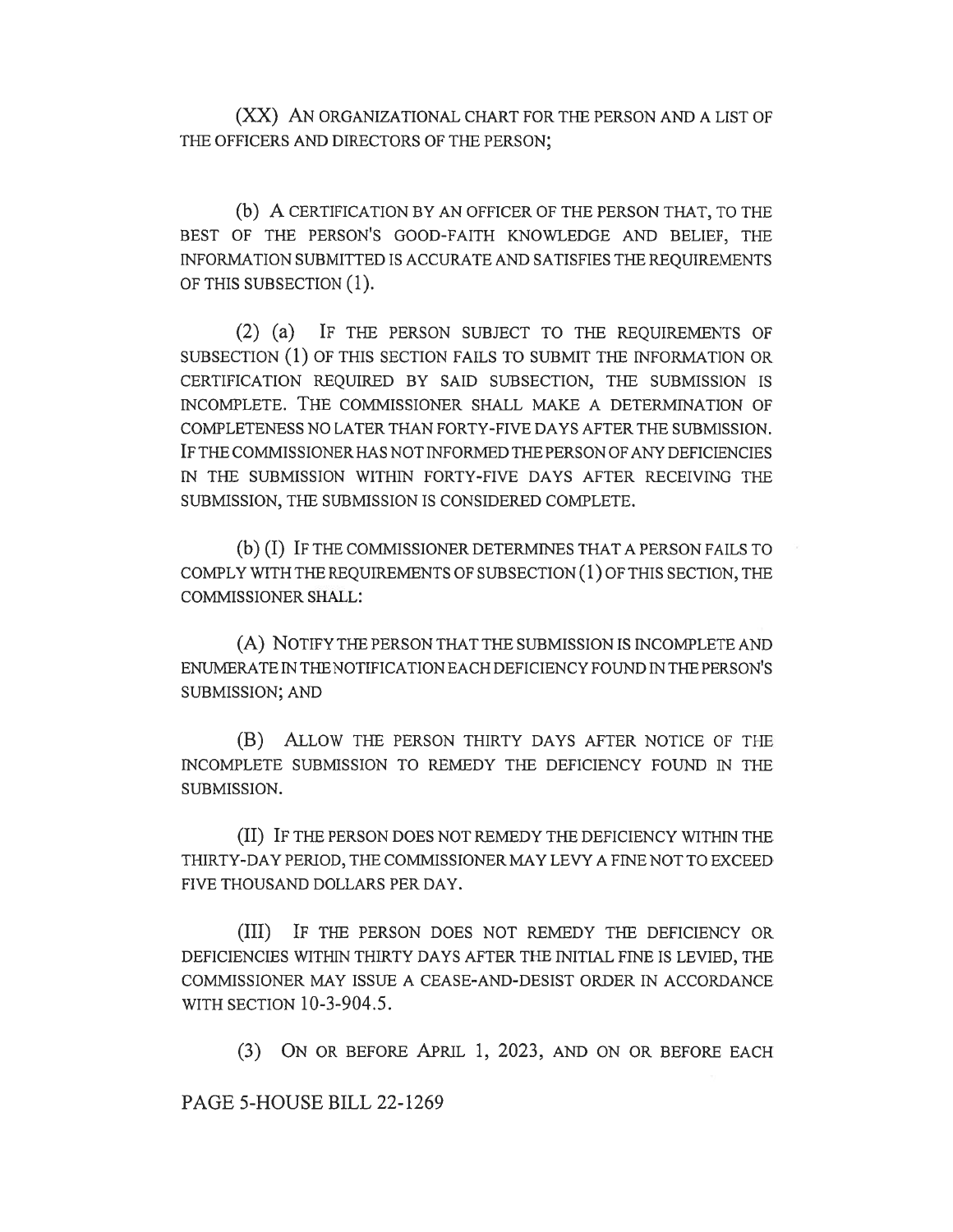OCTOBER 1 THEREAFTER, THE COMMISSIONER SHALL:

(a) PREPARE A WRITTEN REPORT SUMMARIZING THE INFORMATION SUBMITTED BY PERSONS PURSUANT TO SUBSECTION (1) OF THIS SECTION; AND

(b) POST ON THE DIVISION'S WEBSITE THE REPORT AND ACCURATE AND EVIDENCE-BASED INFORMATION ABOUT THE PERSONS WHO SUBMITTED INFORMATION PURSUANT TO SUBSECTION (1) OF THIS SECTION, INCLUDING HOW CONSUMERS MAY FILE COMPLAINTS.

(4) THE COMMISSIONER MAY ADOPT RULES AS NECESSARY TO IMPLEMENT THIS SECTION.

(5) THIS SECTION DOES NOT APPLY TO:

(a) DIRECT PRIMARY CARE AGREEMENTS AS DEFINED IN ARTICLE 23 OF TITLE 6; OR

(b) OTHER CONSUMER PAYMENT ARRANGEMENTS IDENTIFIED BY THE COMMISSIONER BY RULE, INCLUDING CONSUMER PAYMENT PLANS OFFERED DIRECTLY BY A PROVIDER TO A PATIENT OR THE PARTY RESPONSIBLE FOR PAYMENT ON BEHALF OF THE PATIENT.

SECTION 2. In Colorado Revised Statutes, 10-3-904.5, amend  $(1)(a)$  as follows:

10-3-904.5. Emergency cease-and-desist orders - issuance. (1) The commissioner may issue an emergency cease-and-desist order ex parte if:

(a) The commissioner believes that:

(I) An unauthorized person is engaging in the business of insurance in violation  $of$  the provisions of section 10-3-105 or 10-3-903 or is in violation of a rule promulgated by the commissioner; and OR

(II) A PERSON IS FAILING TO REMEDY OR HAS NOT REMEDIED A DEFICIENCY OR DEFICIENCIES IN THE SUBMISSION REQUIRED PURSUANT TO SECTION 10-16-107.4 (1) WITHIN THE THIRTY DAYS AFTER THE

PAGE 6-HOUSE BILL 22-1269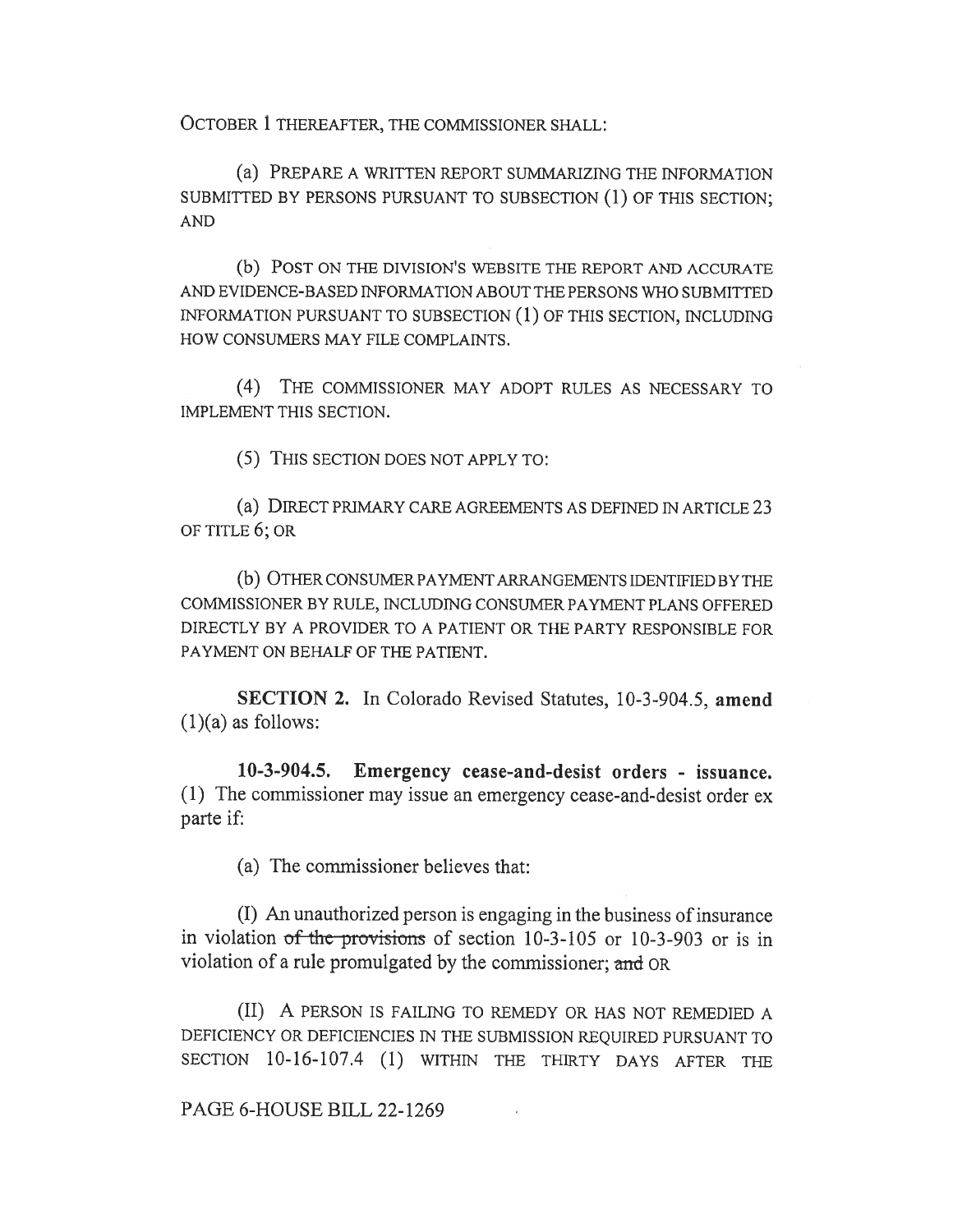COMMISSIONER LEVIES AN INITIAL FINE PURSUANT TO SECTION 10-16-107.4  $(2)(b)(II)$ ; AND

SECTION 3. Appropriation. (1) For the 2022-23 state fiscal year, \$84,568 is appropriated to the department of regulatory agencies. This appropriation is from the division of insurance cash fund created in section 10-1-103 (3), C.R.S. To implement this act, the department may use this appropriation as follows:

(a) \$39,097 for use by the division of insurance for personal services, which amount is based on an assumption that the division will require an additional 0.5 FTE;

(b) \$6,875 for use by the division of insurance for operating expenses;

(c) \$19,714 for the purchase of legal services; and

(d) \$18,882 for the purchase of information technology services.

(2) For the 2022-23 state fiscal year, \$19,714 is appropriated to the department of law. This appropriation is from reappropriated funds received from the department of regulatory agencies under subsection (1)(c) of this section and is based on an assumption that the department of law will require an additional 0.1 FTE. To implement this act, the department of law may use this appropriation to provide legal services for the department of regulatory agencies.

(3) For the 2022-23 state fiscal year, \$18,882 is appropriated to the office of the governor for use by the office of information technology. This appropriation is from reappropriated funds received from the department of regulatory agencies under subsection  $(1)(d)$  of this section. To implement this act, the office may use this appropriation to provide information technology services for the department of regulatory agencies.

SECTION 4. Applicability. This act applies to conduct occurring on or after the effective date of this act.

PAGE 7-HOUSE BILL 22-1269